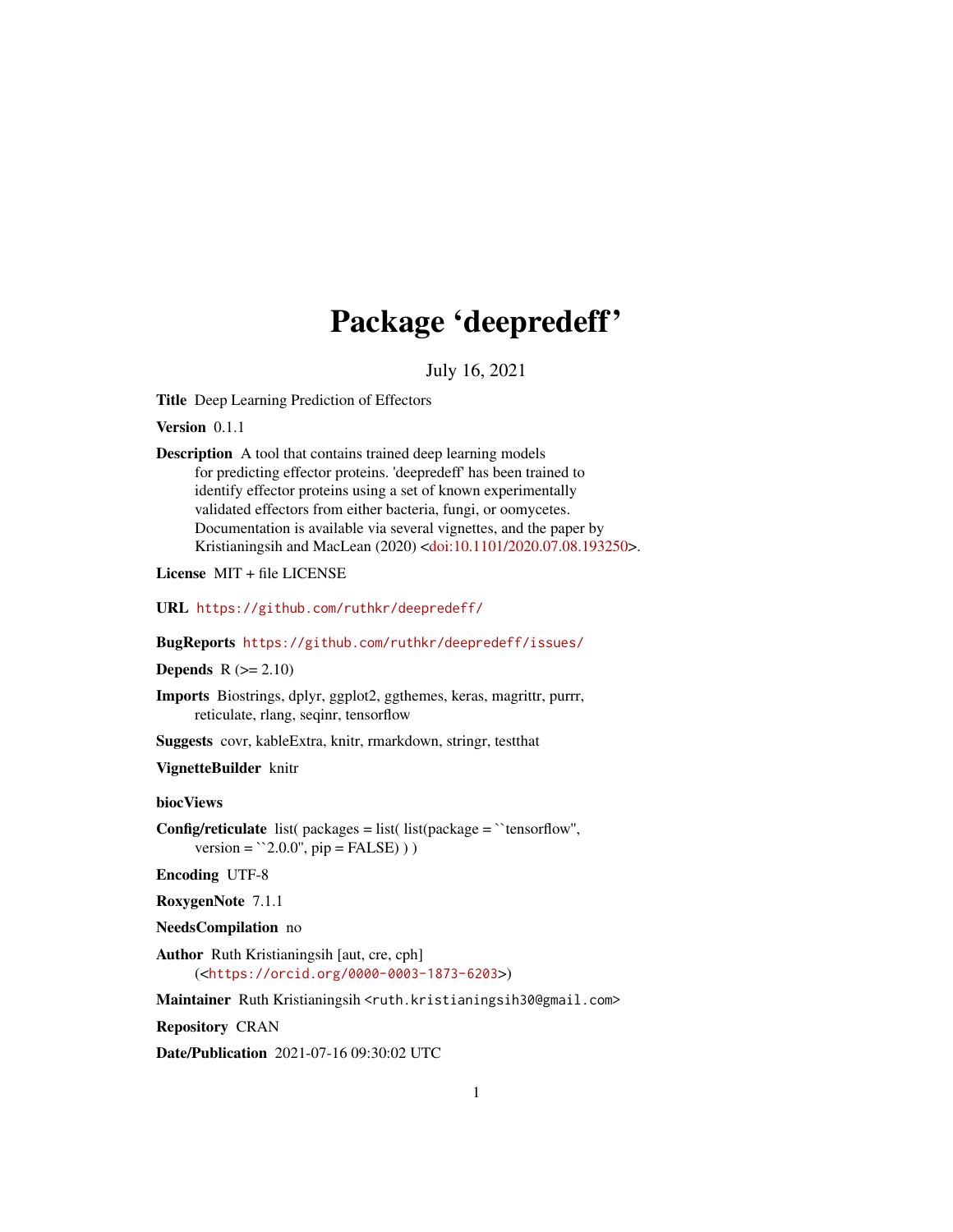### <span id="page-1-0"></span>R topics documented:

|  | $\overline{3}$             |
|--|----------------------------|
|  | $\overline{3}$             |
|  | $\overline{4}$             |
|  | $\overline{4}$             |
|  | $\overline{\phantom{0}}$ 5 |
|  | 5                          |
|  | -6                         |
|  | -6                         |
|  | $\overline{7}$             |
|  | - 8                        |
|  | $\overline{\phantom{0}}8$  |
|  | -9                         |
|  |                            |
|  |                            |
|  |                            |

#### **Index** [12](#page-11-0)

aasset\_to\_df *Convert AAStringset class to dataframe*

#### Description

Convert AAStringset class to dataframe

#### Usage

```
aasset_to_df(aas)
```
#### Arguments

aas AAStringset class object.

#### Value

Returns data in data frame.

```
input <- "MSHMTFNTWKAGLWRLAAAAVLSLLPVVARAAVPGITGPTFDLTAQPGRANQPDGASVYSWGYGCNPRTVPGFLPSVNPLAGQ"
input_aas <- Biostrings::AAString(input)
input_df <- aas_to_df(input_aas)
```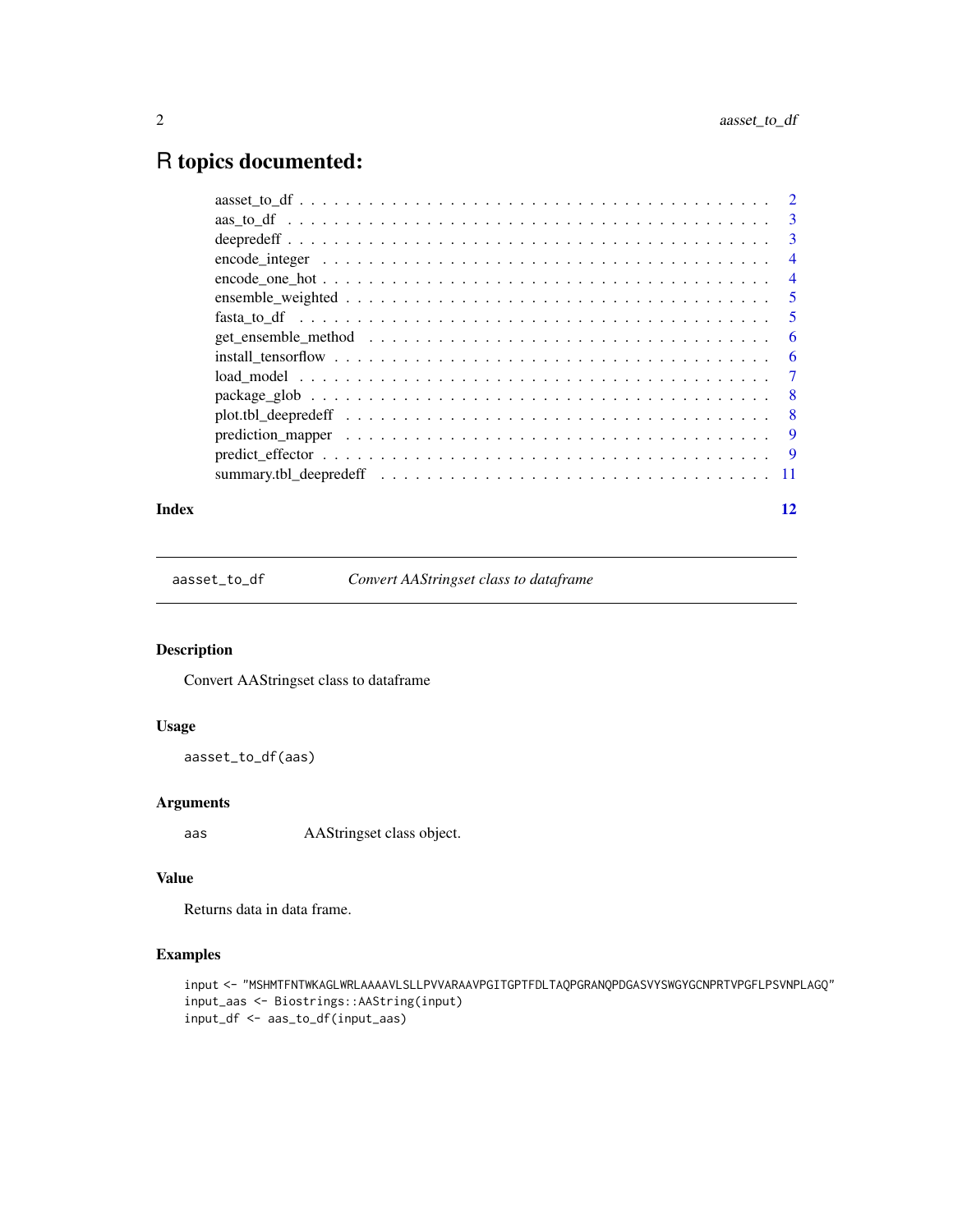<span id="page-2-0"></span>

#### Description

Convert AAString class to dataframe

#### Usage

aas\_to\_df(aas)

#### Arguments

aas AAString class object.

#### Value

Returns data in data frame.

#### Examples

```
input_fasta <- system.file("extdata/example/fungi_sample.fasta", package = "deepredeff")
input_aas <- Biostrings::readAAStringSet(input_fasta)
input_df <- aasset_to_df(input_aas)
```
deepredeff deepredeff *package*

#### Description

Effector protein predictor using Deep Learning models.

#### Details

See the README on [GitHub](https://github.com/ruthkr/deepredeff/)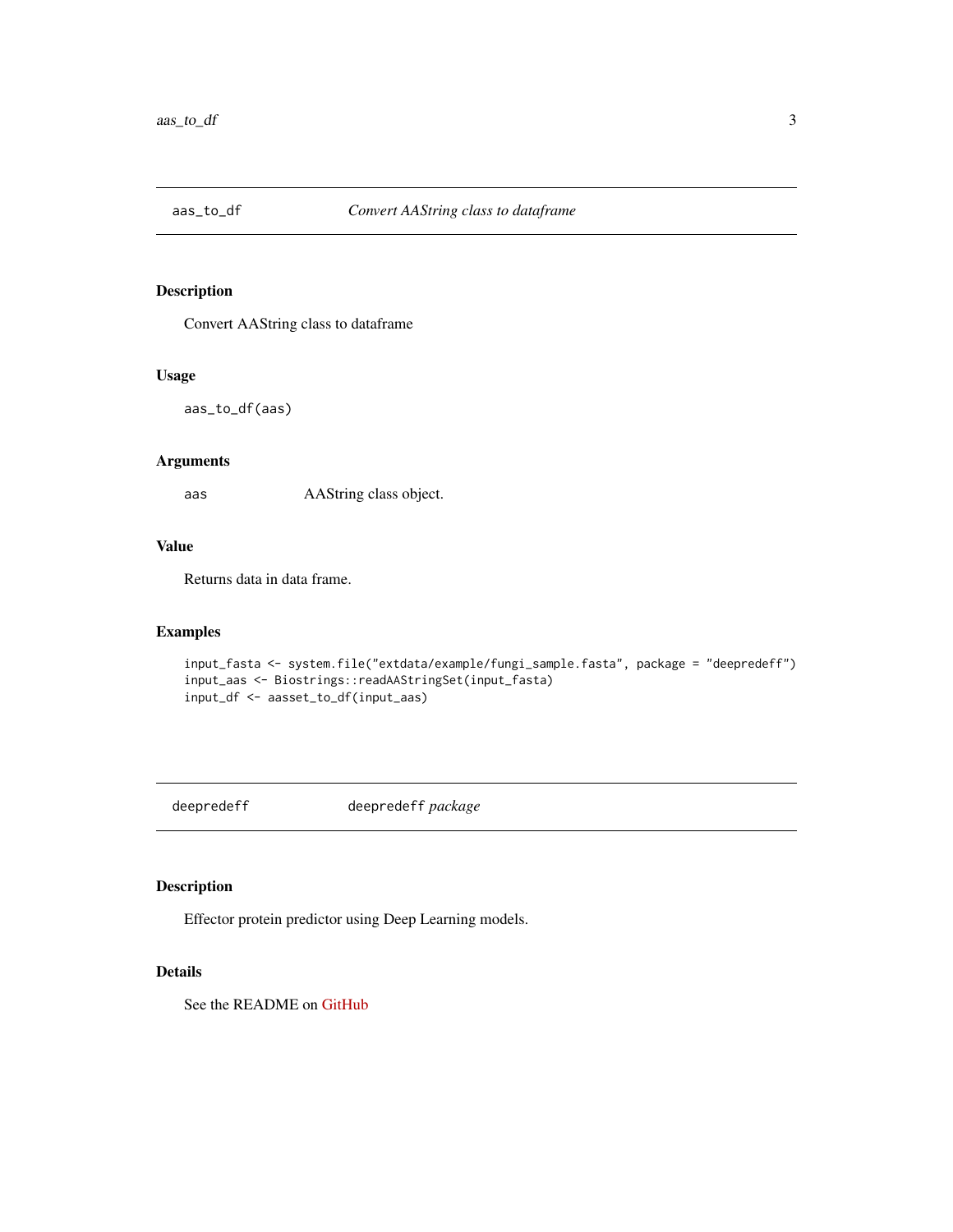<span id="page-3-0"></span>encode\_integer *Integer encoder*

#### Description

encode\_integer integer-encodes sequence in a string format.

#### Usage

```
encode_integer(sequence, max_length = 4034)
```
#### Arguments

| sequence   | Sequence in a string format.          |
|------------|---------------------------------------|
| max_length | Maximum length of sequence to encode. |

#### Value

Integer encoded sequence.

#### Examples

```
sample_seq <- "MSHMTFNTWKAGLWRLAAAAVLSLLPVVARAAVPGITGPTFDLTAQPGRANQPDGASVYSWGYGCNPRTVPGFLPSVNPLAGQ"
encoded_seq <- encode_integer(sample_seq)
```
encode\_one\_hot *One-hot encoder*

#### Description

encode\_one\_hot one-hot-encodes sequence in a string format.

#### Usage

```
encode_one_hot(sequence, max_length = 4034)
```
#### Arguments

| sequence   | Sequence in a string format.          |
|------------|---------------------------------------|
| max_length | Maximum length of sequence to encode. |

#### Value

One-hot encoded sequence.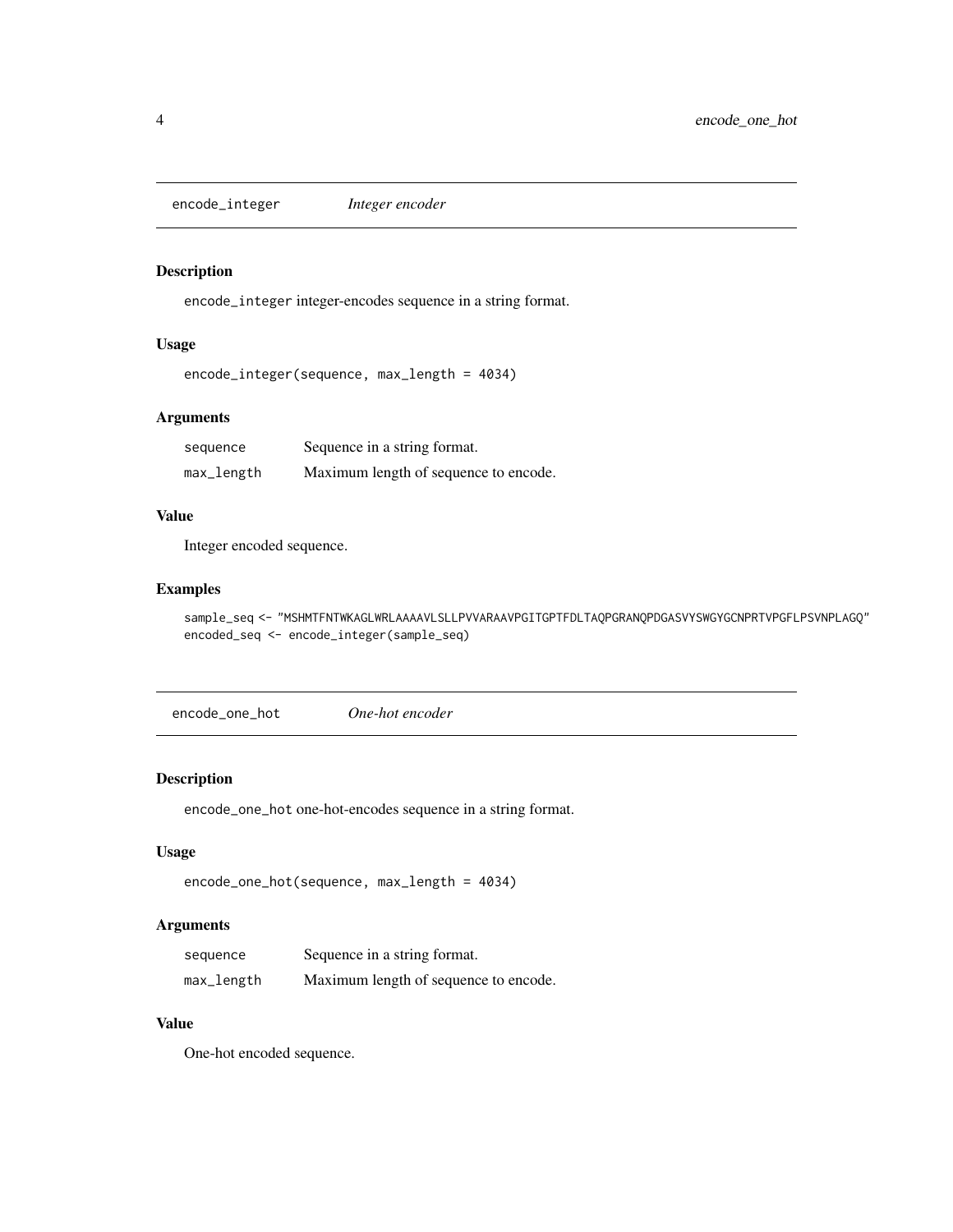#### <span id="page-4-0"></span>ensemble\_weighted 5

#### Examples

sample\_seq <- "MSHMTFNTWKAGLWRLAAAAVLSLLPVVARAAVPGITGPTFDLTAQPGRANQPDGASVYSWGYGCNPRTVPGFLPSVNPLAGQ" encoded\_seq <- encode\_one\_hot(sample\_seq)

ensemble\_weighted *Weighted ensemble*

#### Description

Weighted ensemble

#### Usage

```
ensemble_weighted(pred_list, weights)
```
#### Arguments

| pred_list | List of deep learning models.                              |
|-----------|------------------------------------------------------------|
| weights   | Accuracy values from evaluation on the validation dataset. |

#### Value

Returns the prediction results from weighted ensemble.

fasta\_to\_df *Convert fasta format to dataframe*

#### Description

Convert fasta format to dataframe

#### Usage

```
fasta_to_df(fasta_path)
```
#### Arguments

fasta\_path Path of FASTA file.

#### Value

Returns data in data frame.

```
input <- system.file("extdata/example/fungi_sample.fasta", package = "deepredeff")
input_df <- fasta_to_df(input)
```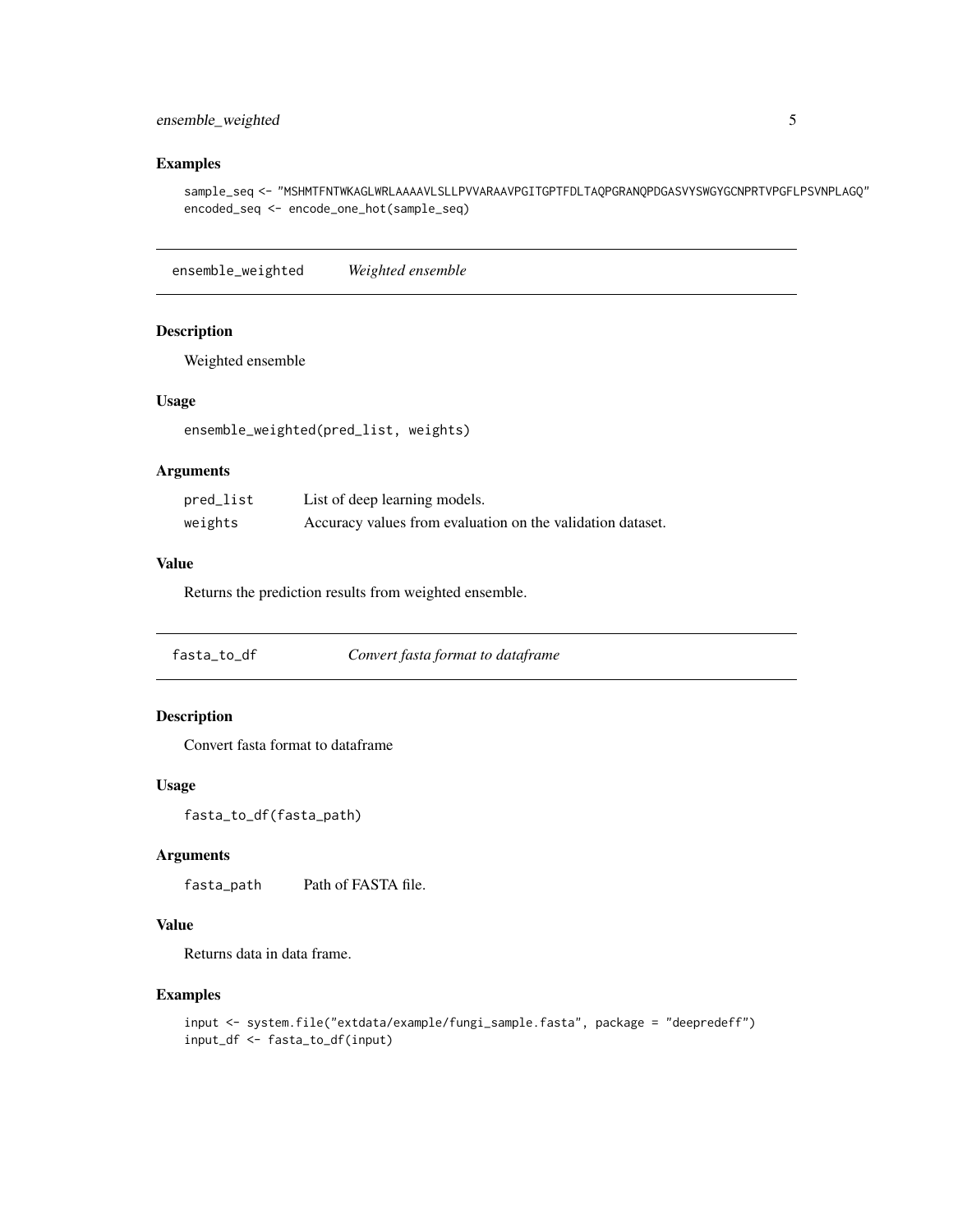<span id="page-5-0"></span>get\_ensemble\_method *Get ensemble methods*

#### Description

This function is used to get the ensemble methods used for each taxon group. If weights are needed for a particular ensemble, then the weights will automatically follow.

#### Usage

```
get_ensemble_method(taxon)
```
#### Arguments

taxon taxon group

#### Value

Returns ensemble method and weights.

install\_tensorflow *Install the TensorFlow backend*

#### Description

TensorFlow will be installed into an "r-tensorflow" virtual or conda environment. Note that "virtualenv" is not available on Windows (as this isn't supported by TensorFlow).

#### Usage

```
install_tensorflow(
 method = c("conda", "virtualenv"),
 \text{conda} = "auto",version = "2.0.0",extra_packages = NULL,
  ...
)
```
#### Arguments

| method    | Installation method ("conda" or "virtualeny").                                                                                                                    |
|-----------|-------------------------------------------------------------------------------------------------------------------------------------------------------------------|
| conda     | The path to a conda executable. Use "auto" to allow reticulate to automati-<br>cally find an appropriate conda binary. See <b>Finding Conda</b> for more details. |
| version   | TensorFlow version to install (by default, "2.0.0").                                                                                                              |
|           | extra_packages Additional PyPI packages to install along with TensorFlow.                                                                                         |
| $\ddotsc$ | Other arguments passed to $reticulate::py\_install()$ .                                                                                                           |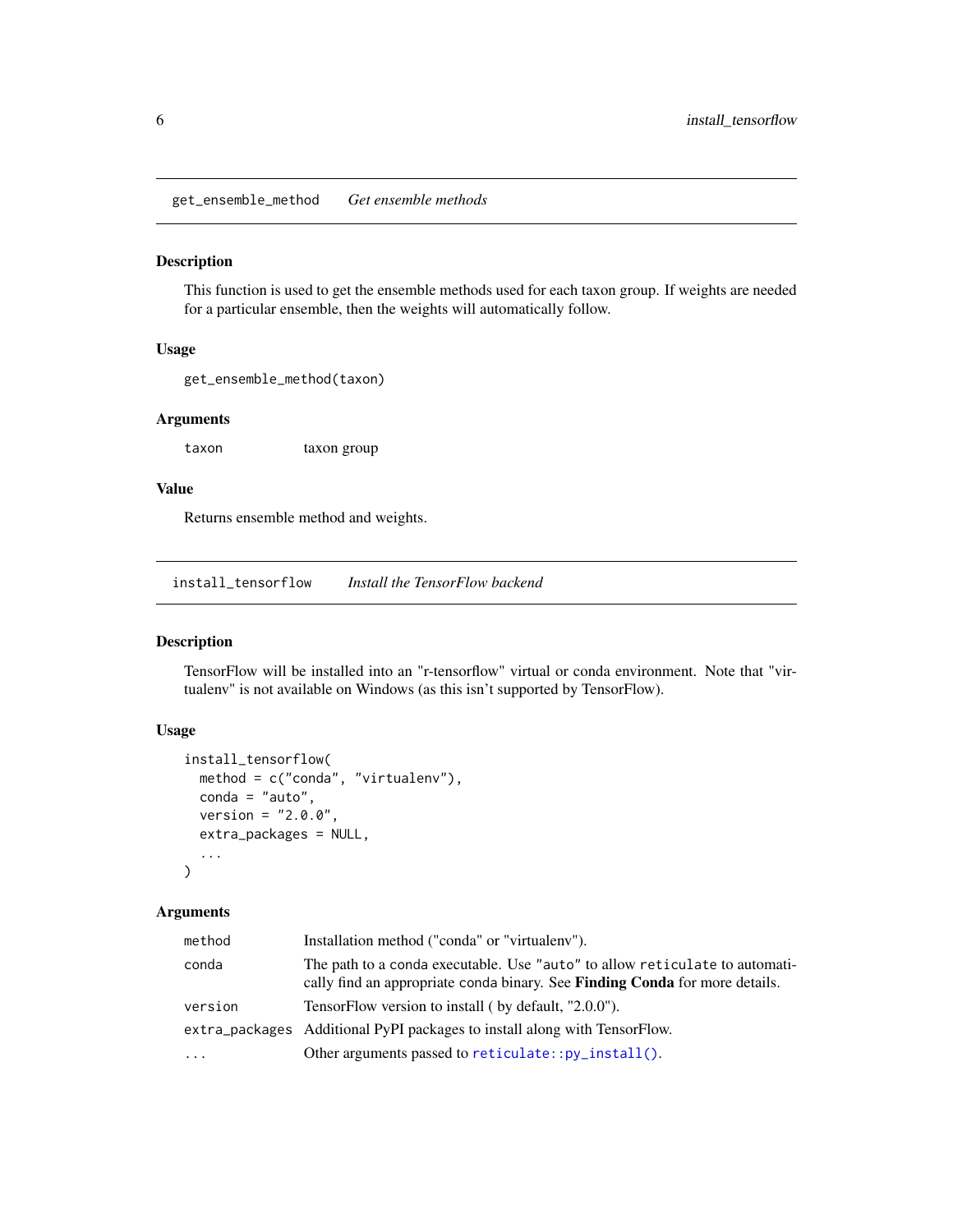#### <span id="page-6-0"></span>load\_model 7

#### Custom Installation

Custom installations of TensorFlow are not supported yet by deepredeff.

#### Additional Packages

If you wish to add additional PyPI packages to your TensorFlow environment you can either specify the packages in the extra\_packages argument of install\_tensorflow(), or alternatively install them into an existing environment using the [reticulate::py\\_install\(\)](#page-0-0) function.

Notice that this may have undesired side-effects on Windows installations.

#### Examples

```
## Not run:
# Default installation
library(deepredeff)
install_tensorflow()
```
## End(Not run)

load\_model *Load model*

#### Description

load\_model() loads model saved in hdf5 format

#### Usage

```
load_model(taxon = c("bacteria", "fungi", "oomycete"))
```
#### **Arguments**

taxon Name of taxon.

#### Value

Returns all of the hyperparamaters and parameters of particular model from specific taxon chosen.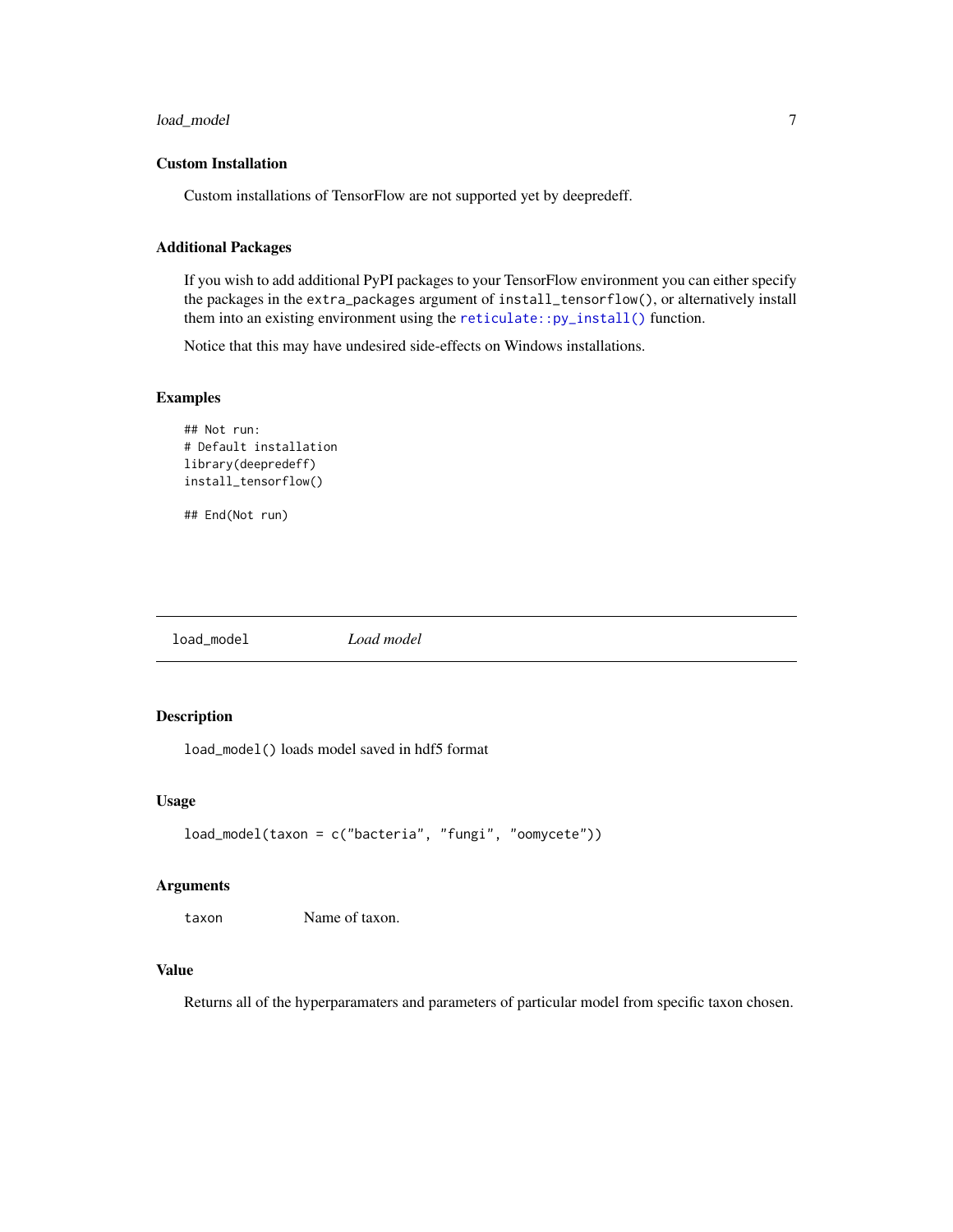<span id="page-7-0"></span>

#### Description

Wildcard Expansion on File Paths

#### Usage

package\_glob(..., pattern)

#### Arguments

... Path pattern Pattern

#### Value

Glob

plot.tbl\_deepredeff *Plot the results of prediction*

#### Description

Plot the results of prediction

#### Usage

```
## S3 method for class 'tbl_deepredeff'
plot(x, \ldots)
```
#### Arguments

|          | tbl_deepredeff object         |
|----------|-------------------------------|
| $\cdots$ | additional arguments ignored. |

#### Value

class distribution plot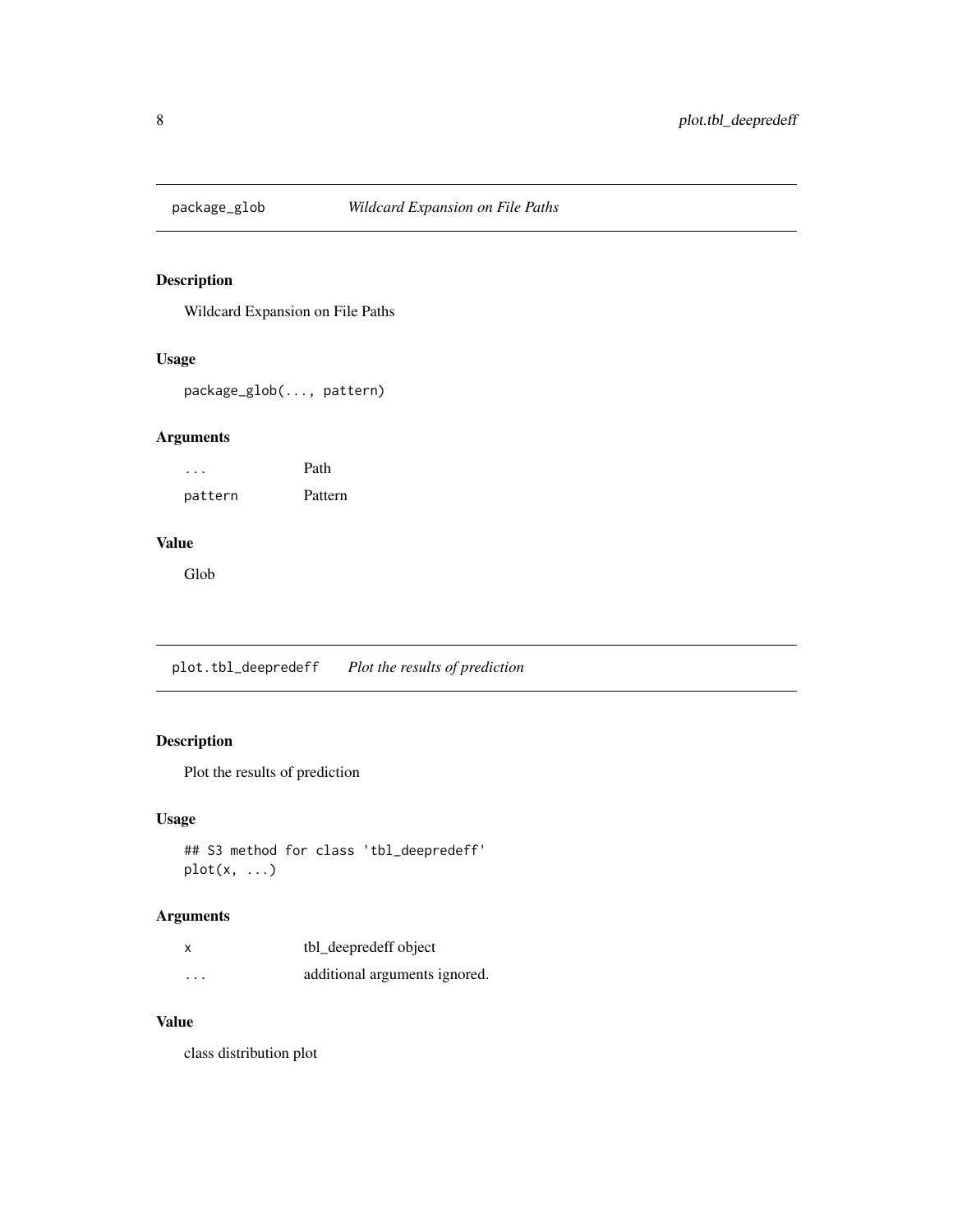#### <span id="page-8-0"></span>prediction\_mapper 9

#### Examples

```
# FASTA input
input_fasta <- system.file("extdata/example/fungi_sample.fasta", package = "deepredeff")
pred_result <- deepredeff::predict_effector(
  input = input_fasta,
  taxon = "fungi")
plot(pred_result)
```
prediction\_mapper *Prediction mapper helper*

#### Description

Prediction mapper helper

#### Usage

prediction\_mapper(sequence\_list, model\_list)

#### Arguments

sequence\_list List of sequences input. model\_list List of models.

#### Value

Returns list of prediction result of each sequence.

predict\_effector *Predict effector*

#### Description

predict\_effector is used to predict effector protein given amino acid protein sequences.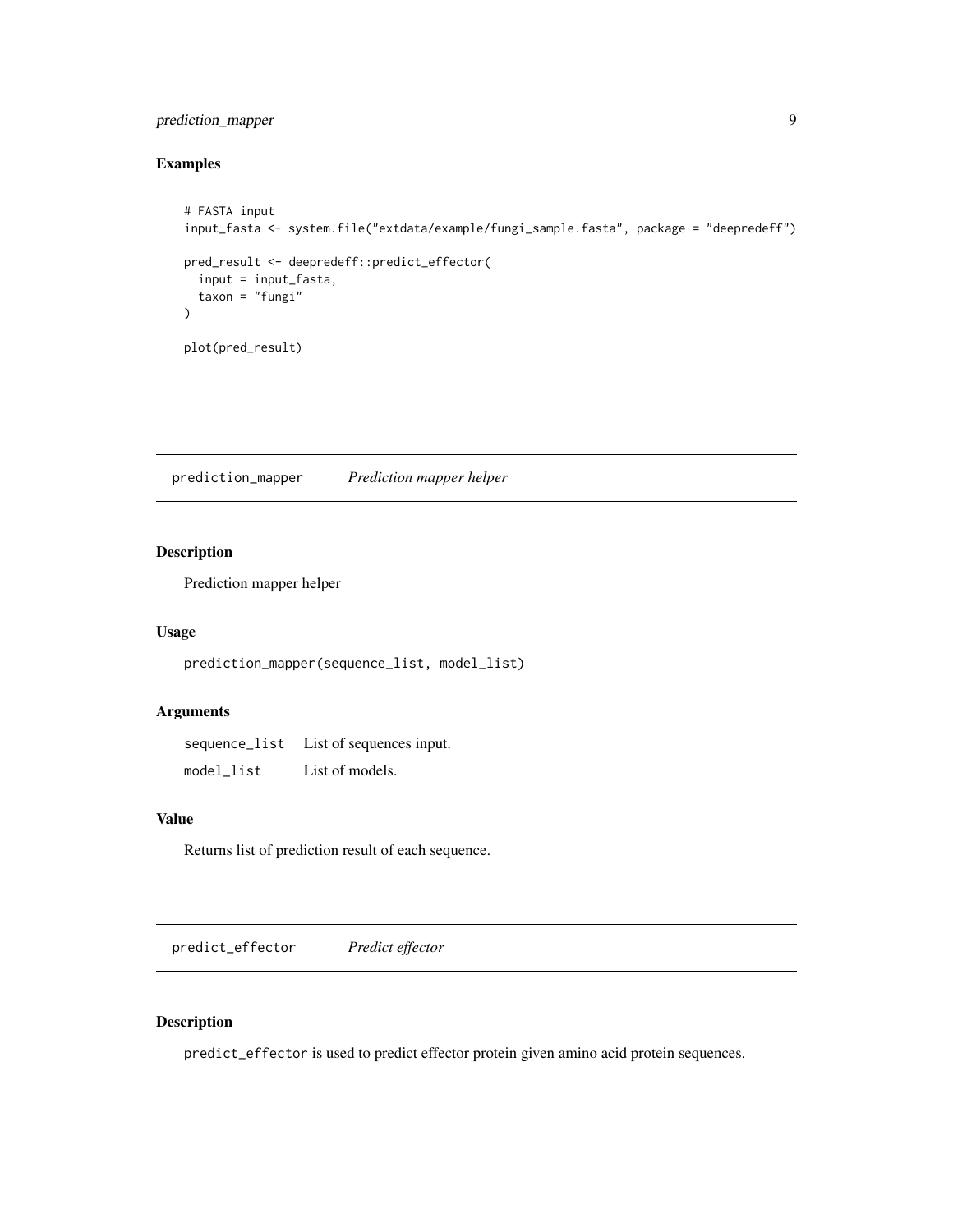#### Usage

```
predict_effector(input, taxon)
## S3 method for class 'character'
predict_effector(input, taxon)
## S3 method for class 'data.frame'
predict_effector(input, taxon)
## S3 method for class 'AAStringSet'
predict_effector(input, taxon)
## S3 method for class 'AAString'
predict_effector(input, taxon)
## Default S3 method:
predict_effector(input, taxon)
```
#### Arguments

| input | Input data that contains amino acid sequence(s). It can be in fasta format, strings, |
|-------|--------------------------------------------------------------------------------------|
|       | AAString, AAStringset, and dataframe.                                                |
| taxon | Taxon group of input data. Available taxons are bacteria, fungi, and oomycete.       |

#### Value

predict\_effector returns an object of class "tbl\_deepredeff" or for multiple responses of class c("tbl\_deepredeff", "data.frame").

An object of class "tbl\_deepredeff" is a data frame containing at least the following components:

| sequence   | the sequence(s) from the input data.                                                                                                                                                            |
|------------|-------------------------------------------------------------------------------------------------------------------------------------------------------------------------------------------------|
| s_score    | score obtained from sigmoid function showing how likely the sequences to be<br>an effector.                                                                                                     |
| prediction | class prediction for each sequence, obtained from s score. If the value of s_score<br>$\ge$ = 0.5, it will be classified as an effector. Otherwise, it will be classified as a<br>non-effector. |

```
# FASTA input
input_fasta <- system.file("extdata/example/fungi_sample.fasta", package = "deepredeff")
pred_result <- deepredeff::predict_effector(
  input = input_fasta,
  taxon = "fungi"
\mathcal{L}
```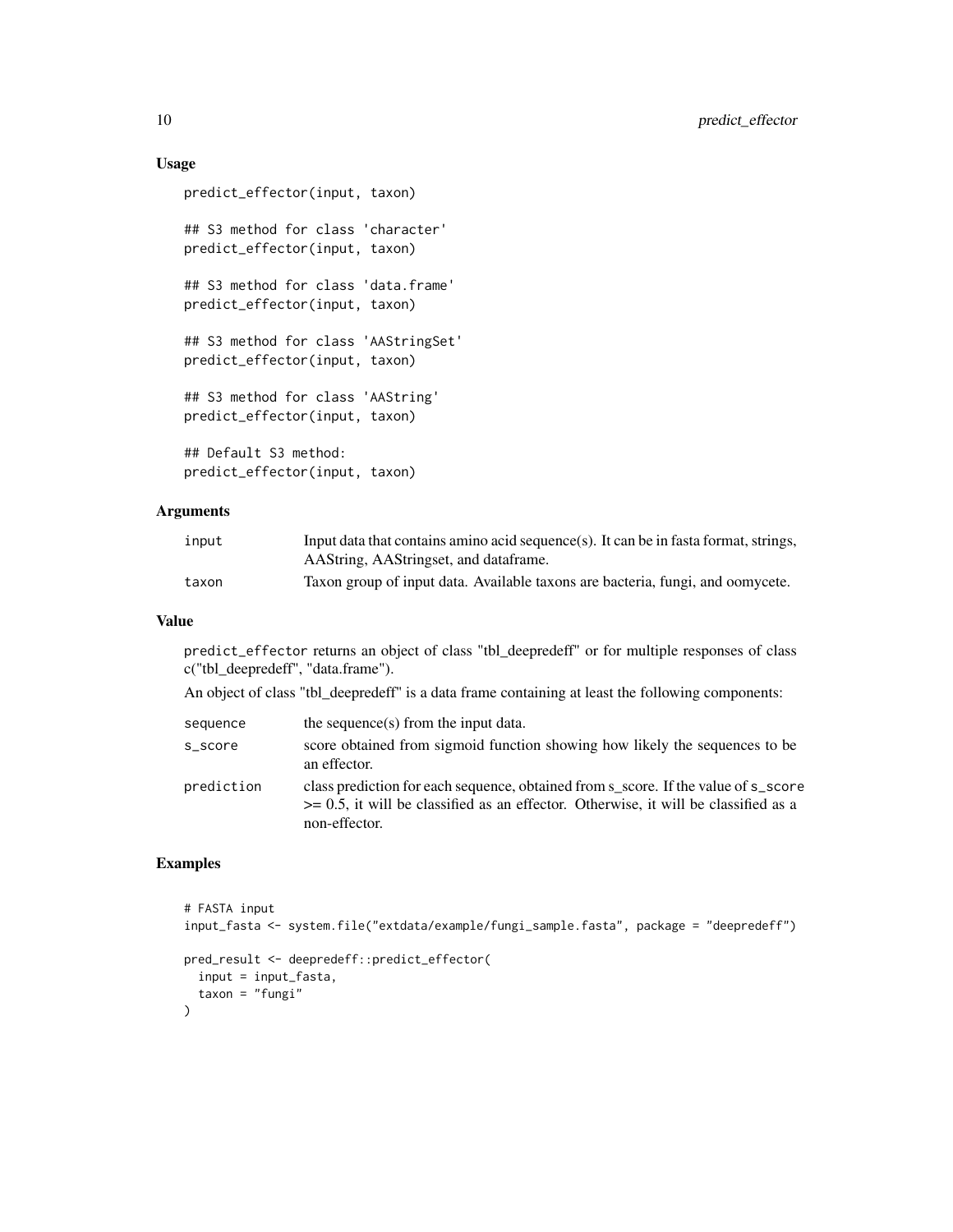<span id="page-10-0"></span>summary.tbl\_deepredeff

*Get the summary of the prediction results*

#### Description

Get the summary of the prediction results

#### Usage

```
## S3 method for class 'tbl_deepredeff'
summary(object, ...)
```
#### Arguments

| object            | Results of prediction from deepredeff::predict_effector(). |
|-------------------|------------------------------------------------------------|
| $\cdot\cdot\cdot$ | Additional arguments ignored.                              |

```
# FASTA input
input_fasta <- system.file("extdata/example/fungi_sample.fasta", package = "deepredeff")
pred_result <- deepredeff::predict_effector(
  input = input_fasta,
  taxon = "fungi"
)
summary(pred_result)
```